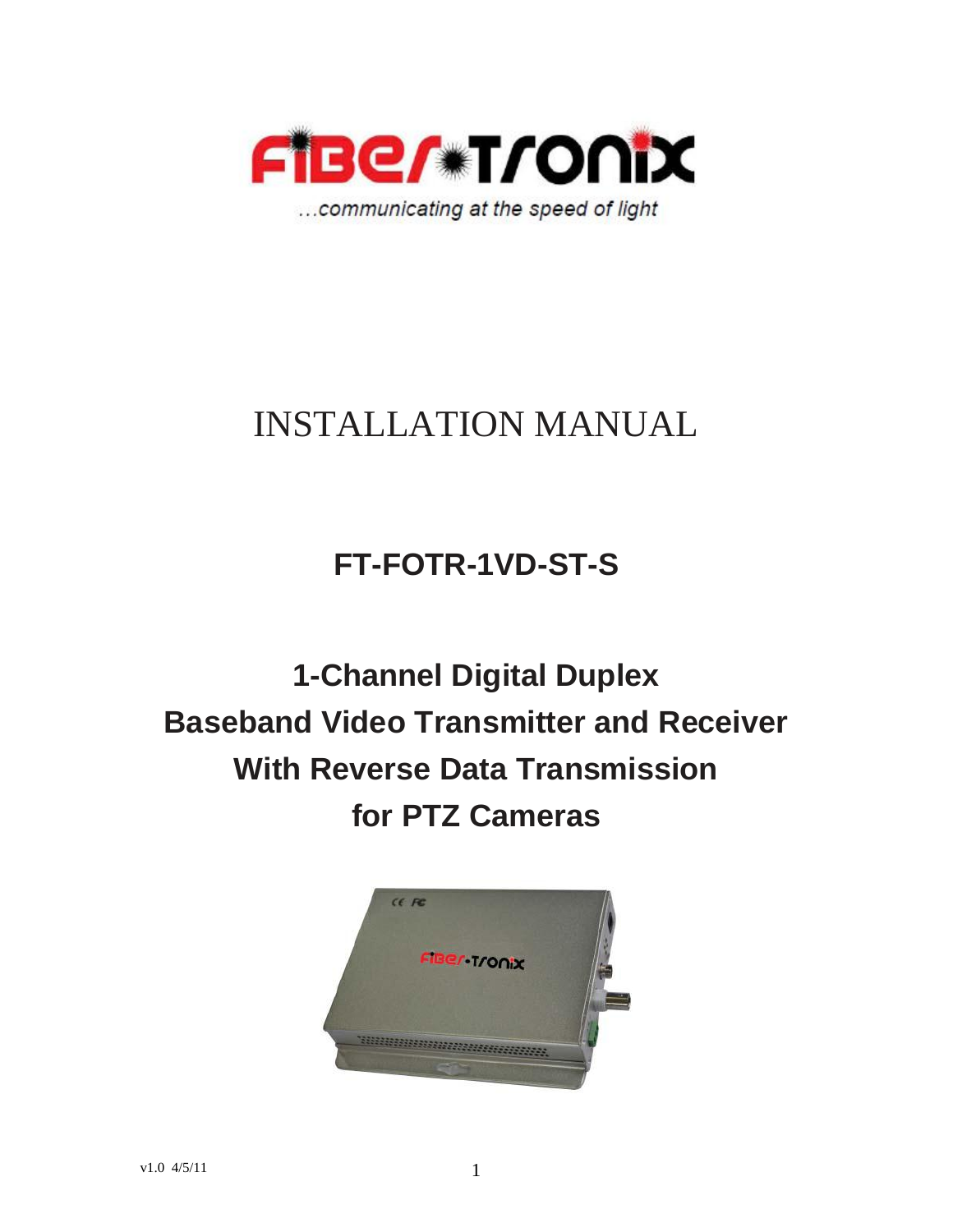## **PACKAGE CONTENTS**

This package contains:

One each FT-FOTR-1VD-ST-S 1-channel baseband video transmitter and receiver Two 5VDC power supplies One installation manual

## **PRODUCT DESCRIPTION**

The FT- FOTR-1VD-ST-S fiber optic transmitter/receiver supports the transmission of a single baseband video channel and a reverse data signal over one strand of single-mode fiber optic cable. This product is compatible with all NTSC and PAL video signals. Power, optical signal, video signal and data signal are easily inspected through LED indicators directly on the units. The transmitter and receiver combination supports transmission distances for optical loss budgets of less than 18 dB.

## **SPECIFICATIONS**

#### **FT-FOTR-1VD-ST-S**

Specifications (Typical)

| Optical Wavelength<br>1.           | 1310nm / 1550nm          |
|------------------------------------|--------------------------|
| Fiber Type<br>2.                   | Single-mode 9/125um      |
| <b>Maximum Link Distance</b><br>3. | 12.5 miles               |
| Connector<br>4.                    | Simplex ST/PC            |
| Acceptable Loss Budget<br>5.       | 18dB                     |
| Number of Video Inputs<br>6.       | 1                        |
| Video Connector<br>7.              | <b>BNC Female</b>        |
| Transmitter Input Impedance<br>8.  | $75\Omega$ unbalanced    |
| Receiver Output Impedance<br>9.    | $75\Omega$ unbalanced    |
| 10. Video Bandwidth per Channel    | $0Hz - 6.5MHz$           |
| 11. Video SNR                      | $>60$ dB                 |
| 12. Differential Gain              | $< 1\%$                  |
| 13. Differential Phase             | $<1^{\circ}$             |
| 14. Tilt                           | $< 1\%$                  |
| 15. Data Rate                      | $0 - 300$ Kbps           |
| 16. Data Connector                 | <b>Terminal Block</b>    |
| 17. Data Interface                 | RS485, RS422 or RS232    |
| 18. Baud Rate Per Channel          | $0 - 100$ Kbps           |
| 19. Bit Error Rate                 | $10^{-9}$                |
| 20. Power Supply                   | 5VDC                     |
| 21. Power Consumption              | < 10W                    |
| 22. Operating Relative Humidity    | $0 - 95%$ non-condensing |
| 23. Operating Temperature          | 14°F - 122°F             |
| 24. Dimensions                     | 6.8"x5.2"x1.1" per unit  |
| 25. Weight                         | 11.3 oz. per unit        |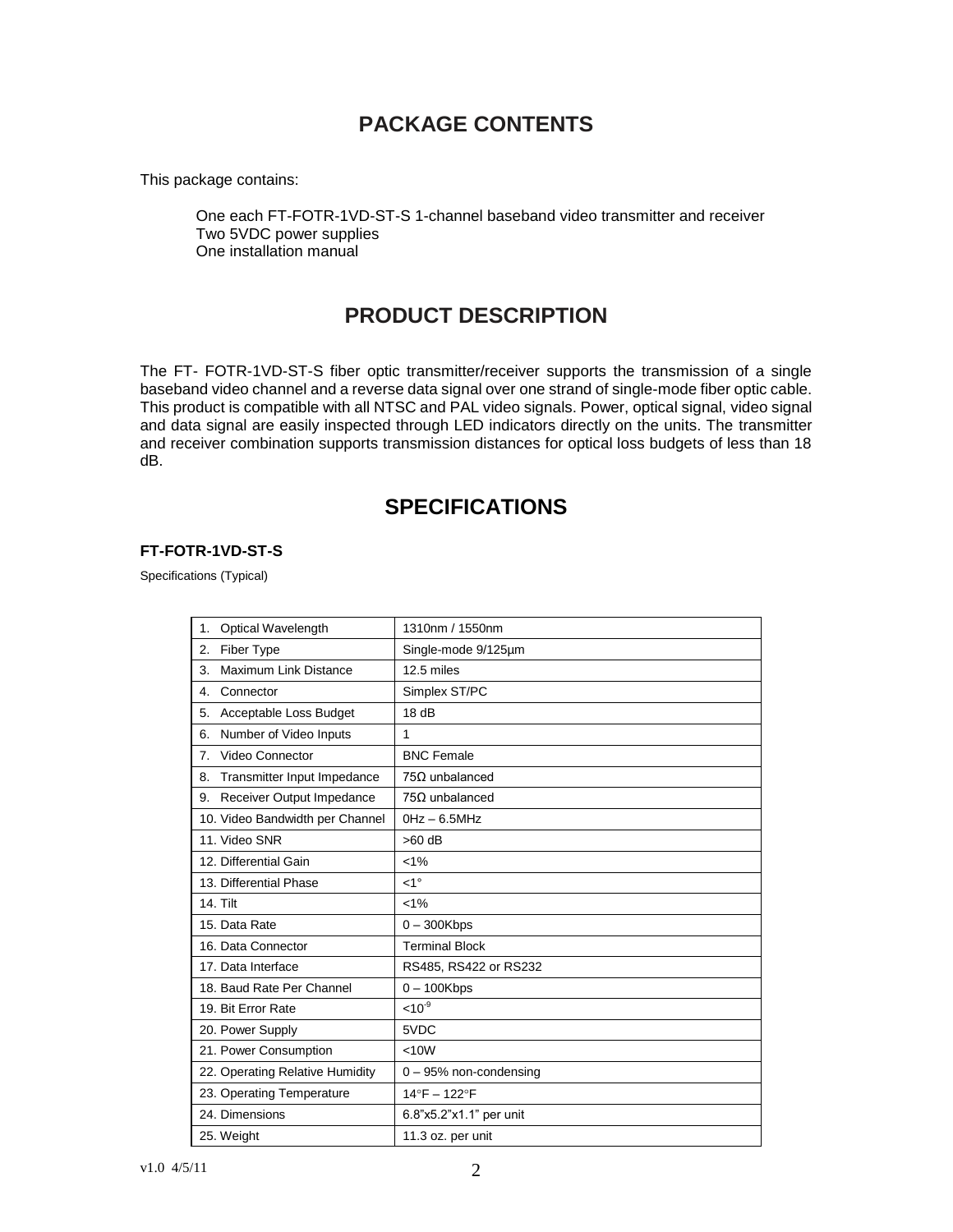## **INSTALLATION AND OPERATION**



This symbol is intended to alert the user to the presence of important operating and maintenance (servicing) instructions.



This symbol is intended to alert the user to the presence of "dangerous voltage" within the product's enclosure that may be of sufficient magnitude to constitute a risk of electrical shock.

#### **CAUTION: To reduce the risk of electrical shock do not remove the cover or back of this unit. No user serviceable parts are inside.**

#### **CAUTION: To prevent electric shocks and risk of fire hazards, do not use other than specified power source.**

#### **1. UNPACKING and HANDLING**

Each unit is shipped assembled and factory tested.

Ensure that all accessories are removed from the container before discarding packing material

#### **2. MECHANICAL INSPECTION**

Inspect the front and rear of the equipment for shipping damage. Make sure the equipment is clean, and no connectors are broken, damaged, or loose. If equipment appears to be damaged or defective please contact your distributor or Fibertronix at 1-610-429-1511 for assistance.

#### **3. WIRING CONNECTIONS**



#### **Transmitter Front Panel**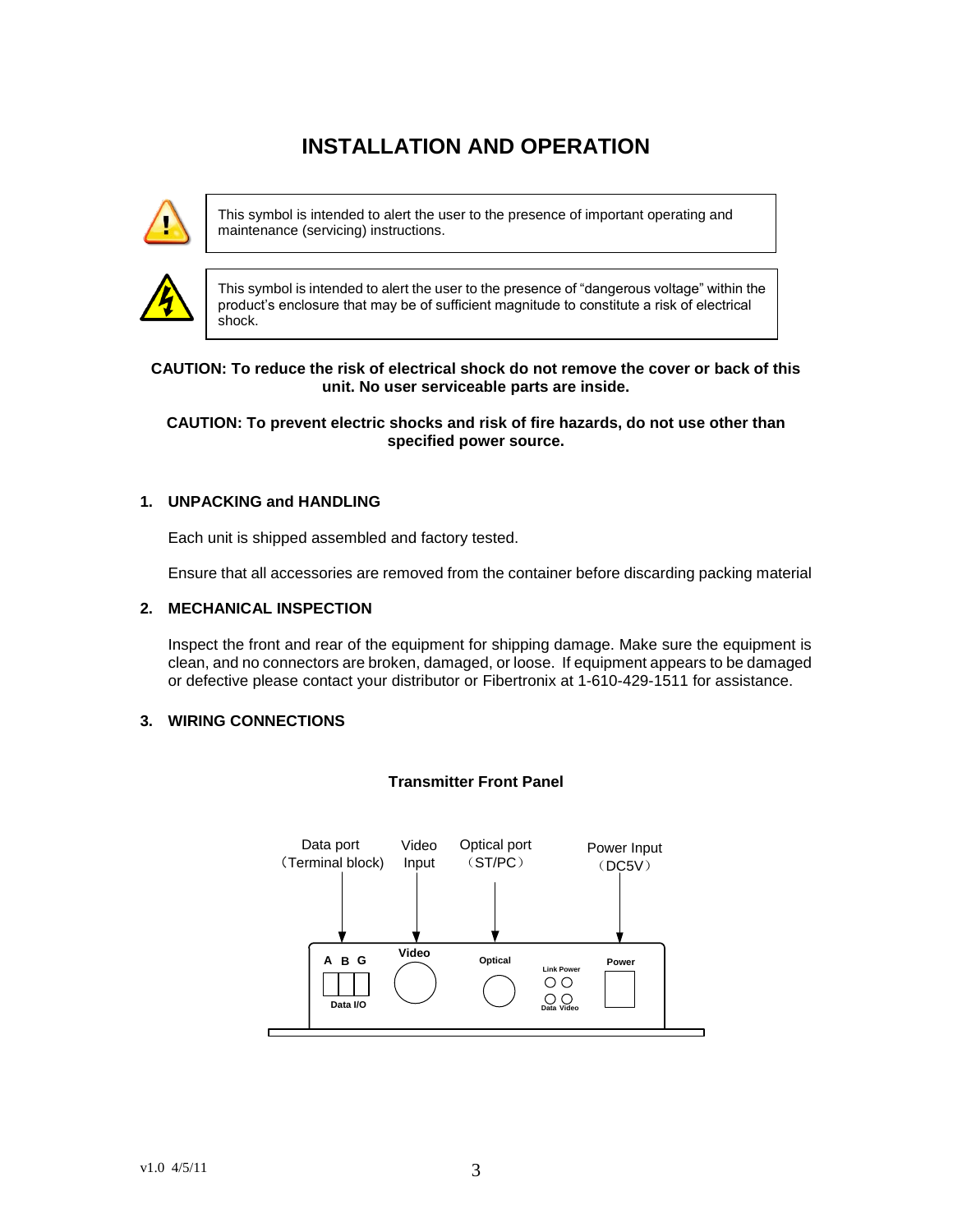#### **Receiver Front Panel**





- a. Plug the included power supplies in a 120VAC outlet. Each power supply's DC output adaptor connects respectively to the power input of the transmitter and receiver.
- b. Connect the transmitter and receiver's optical connectors with an ST/PC patch cable. The transmitter and receiver's Link Indicator Lights will indicate optical signals are transmitted and received normally.
- c. Connect the video source (e.g., camera) to the transmitter's video input port using quality 75Ω coaxial cable with BNC connectors.
- d. Connect the video monitor to the receiver's video output port using quality 75Ω coaxial cable with BNC connectors.
- e. Connect the data ports the RS485 terminal block. Be sure the wiring configurations are consistent with the diagram above for the transmitter and receiver as well as the PTZ camera.
- f. Indicator lights:
	- Power LEDs display power status. A normal display indicates the input power supply is correct. An irregular display indicates the wrong input power or a problem with the unit's circuits.
	- **EXTERG** Link LEDs display whether the optical signals are being transmitted and received correctly.
	- Video LEDs indicate whether the video signals are being transmitted and received correctly.
	- Data LEDs display whether data communications are working correctly.

#### **4. SPECIAL ATTENTION**

- a. Only use the power supplies included with these units. The use of other power supplies may damage the transmitter and/or receiver and void the warranty.
- b. The loss of optical fiber should be less than 18 dB. Any loss greater than 18 dB will compromise the receiver's ability to get the optical signals from the transmitter.
- c. Adhere to the equipment's in-door operating temperature and humidity specifications. Failure to do so may damage the equipment and void the warranty.